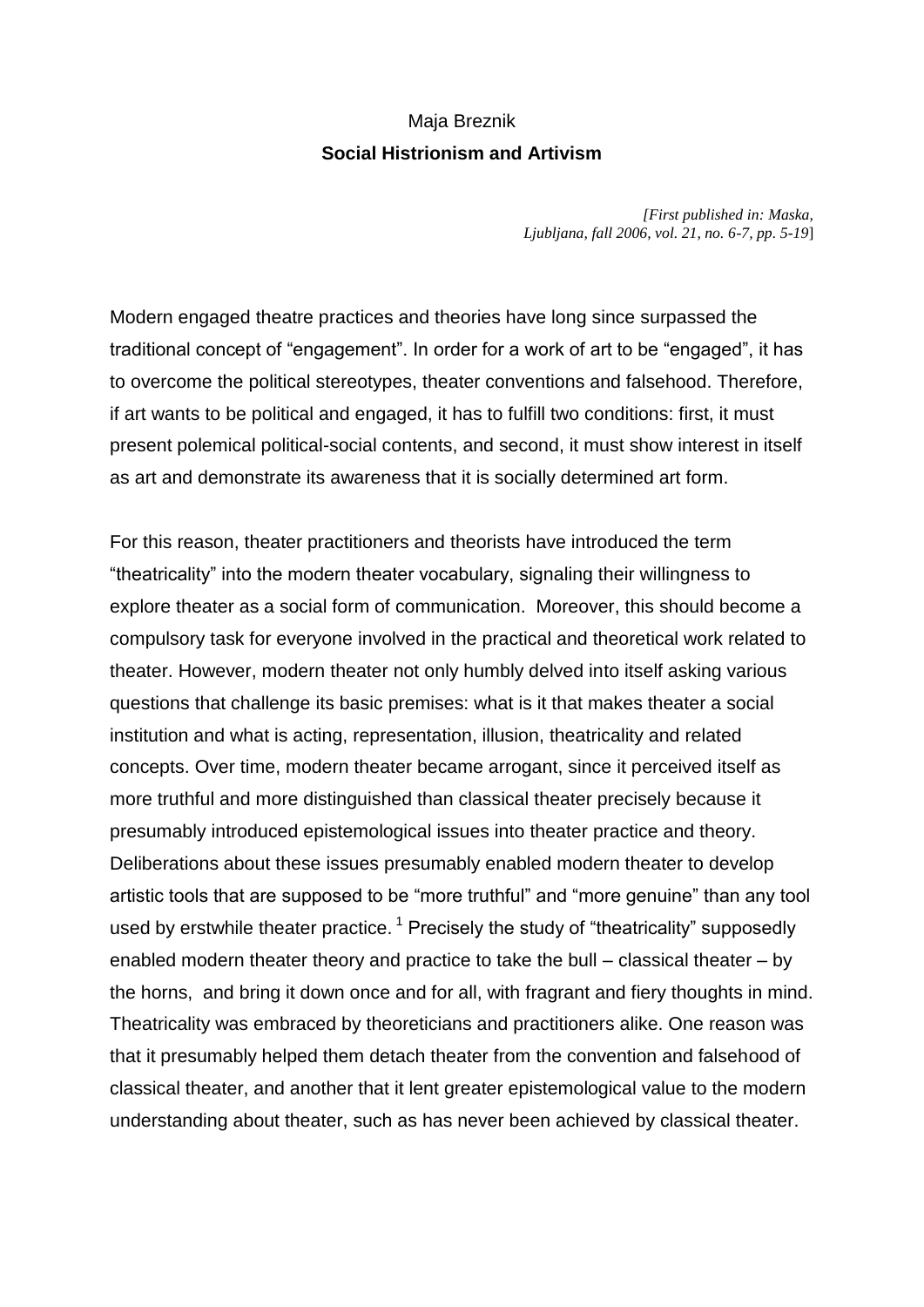In the belief of theorists and practitioners alike, theatricality is the very ontological substance of modern theater. Thanks to theatricality, in contemplating theater it is no longer necessary to start from the basic dividing line that defines the fundamental theater situation which requires the spectator, on the one side, and the actor on the other. The term "theatricality" supposedly links both realities, the fictititous and the real, since theatricality is a feature of both theater and real life. According to this explanation, we play roles that have been determined and written down beforehand, not only in theater but in real life as well. In defending this thesis, theater theorists are helped by social scientists, the proponents of the theory of the social construction of reality, who argue that social institutions exist within man who internalized general values and accepted them as his "roles" which he then acts out and plays over and over again. The basic difference between life and theater has thus become obsolete; representing "something else", that is to say, acting, meaning that which is supposedly "theatrical", is presumably inherent to theater as well as everyday life itself.

These considerations removed the border line between theater and life, with theater appropriating the right to shift arbitrarily, moving away from the classical theater institution (for example Italian theater box) into life and back into institution. These strategic shifts "away" and "back into" produced various forms of performance, for example, street theater, guerrilla theater, body art and the like, each pursuing its own sharp aesthetic polemics and communicating its own critical political message. While in real life roles cannot be chosen freely, in theater there is freedom of choice. Unlike real life, theater freely chooses roles, and unlike classical theater, it also enjoys freedom of determining the conditions of production. Freedom of modern theater consists of its freedom to pick the street, the media, the factory, the shopping center or the classical stage of the Italian theatre box as a place of its artistic intervention, and it enjoys similar freedom when it comes to the choice of the manner of artistic presentation.

I already wrote about the concept of theatricality on another occasion, so in this essay I will only summarize the basic idea. $^2$  The main flaw with the concept of theatricality, regardless of whether a performance takes place in the street, in a factory or on a theatre stage, is a fact that it always remains attached to the institution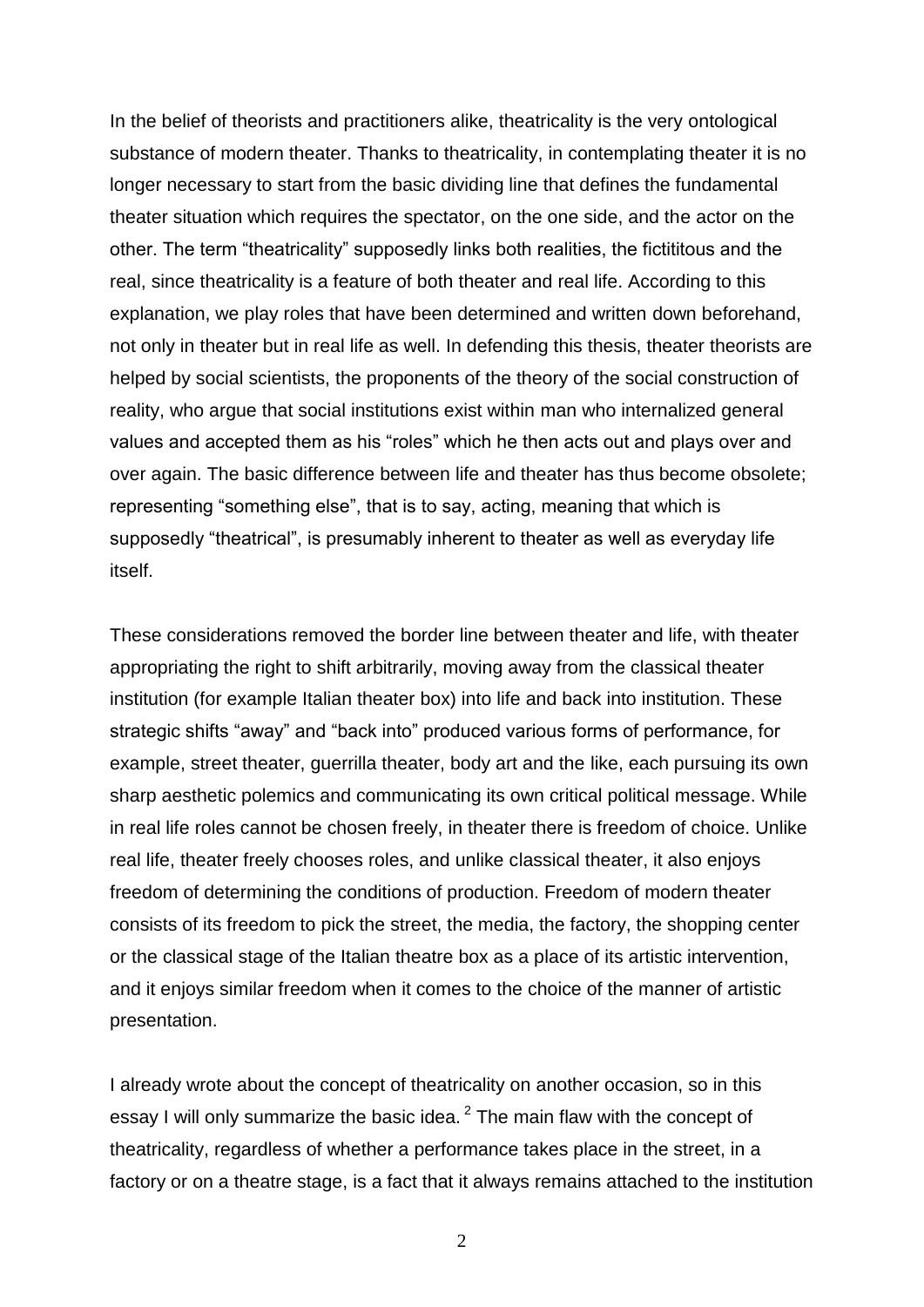of theater and its principles of representation (i.e. the procedures employed in an attempt to convince us that whatever is represented is truthful and authentic) and presentation (i.e. the procedure employed to show that everything presented is equally untruthful). However, the theatricality of everyday life must observe only the first principle, meaning that even the theatrical must be as truthful and convincing as possible. But if the theatricality of everyday life nevertheless observes both principles, that of representation and presentation, then we have to do with "spontaneous theater" and as such it actually belongs in the field of psychoanalysis. The issue of spontaneous theater was addressed by Octave Mannoni among others. He pointed out that the theatricality of everyday life occurs only when one "forgets himself" and continues to play although he is no longer in theater.  $3$  But such a person does not mimic the person or thing he/she represents, but his/her performing rests on acting alone through which that person says: It is true that I'm not the king, I only play the king. But by playing the king I try to show you that which I am: a good actor". Theatricality, which Mannoni named histrionism, is normal and acceptable in theater, because it may be controlled; however, outside theater, in everyday life, theatricality appears as abnormal and "pathological," so it calls for caution as required in everyday life. There is an essential dividing line that separates theatricality in theater from theatricality in everyday life, and this dividing line spells the difference between "normal" and "abnormal."

I will now supplement the psychoanalytical theory with the thesis that histrionism may be either an individual or collective phenomenon. To start with, I will explain the thesis about collective histrionism using the example of medieval knights' tournaments. Duccio Balestracci, the author of *La festa in armi,*<sup>4</sup> had quite a few difficulties trying to explain the medieval tournament. He first concludes that the tournament was not the continuation of war, although there existed examples (indeed rare) of warring sides organizing a tournament to continue the terminated war. But, says the author, participants in the tournament neither simulated nor "acted out" the fight, as in a *moresca* (a war dance stylistically representing fencing and warfare), so tournaments often ended with dead or wounded parties. Therefore, the tournament was a real affair, rather than just a pleasure extracted from watching a spectacular performance. Indeed, one reason that it was pretty much real was the fact that it offered an opportunity to gain material benefit. In fact, the defeated knight was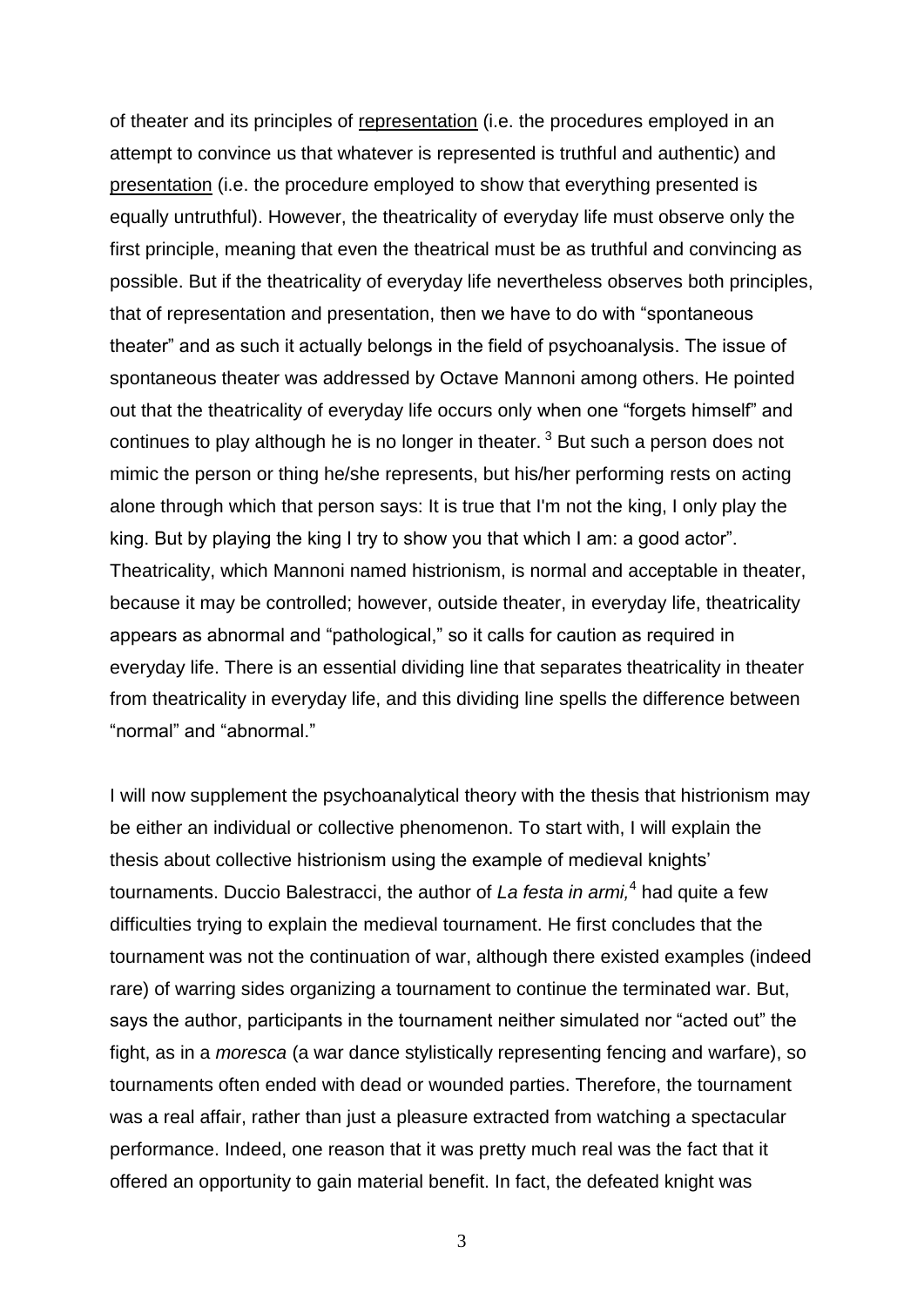considered a captive, so he had to buy his freedom from the winner (naturally, if he has not already paid with his life). So, if the tournament is neither war nor a simulation of war, then, proposes Belastracci, it could be a "ritual warfare", given that in the eye of the then society the tournament was an "ordal", i.e. God's verdict. The tournament could have been a way of resolving a conflict, since it was believed that God would bestow victory on the one who was in the "right". Accordingly, the tournament was also a kind of legal verdict, in which the judge was God himself. Many things could be gained in a tournament: justice, reputation and even material advantages. While society relied on rules to regulate interpersonal relations, the tournament, as a "space of play", was left to randomness, although the outcome of that play was not inconsenquential for society. After all, at stake were justice, social power, reputation and material benefits. The outcome could strike a new balance of power among specific members of society and thus affect society itself. This means that the tournament was only apparently a game, while in reality it was a social battle in its purest form. Since ostensibly, being only a game, the tournament had nothing to do with society, it was an opportunity to engage in battles that were otherwise not allowed. *However, as long as these social battles were underway, they were just a game, but once they ended spitting out victors and losers, they have become a social fact.* Those that emerged as victors became masters. We will name this almost pathological attitude of society towards play that is treated more seriously than is apposite to "play", social histrionism.<sup>5</sup>

The issue of theatricality is therefore valuable for theater, but not in relation to everyday life, as seen by modern theater theorists Elizabeth Burns, Michael Kirby or Josette Feral, but in relation to individual and social histrionism. The problematic aspect of theatricality is not a direct link between theater and life, but it should probably be sought in the relation of theater to social histrionism.

If we explore theater history in the light of this conclusion, we first notice that theater had always been closely connected with a holiday or a festival. It was so in ancient Greece and Rome, in the Middle Ages and the Renaissance, and even during later periods, although less obviously. Yet it is nevertheless not possible to link the festival as such with social histrionism, such as one identified in connection with medieval tournaments. That would be possible only if we could prove that the festival is not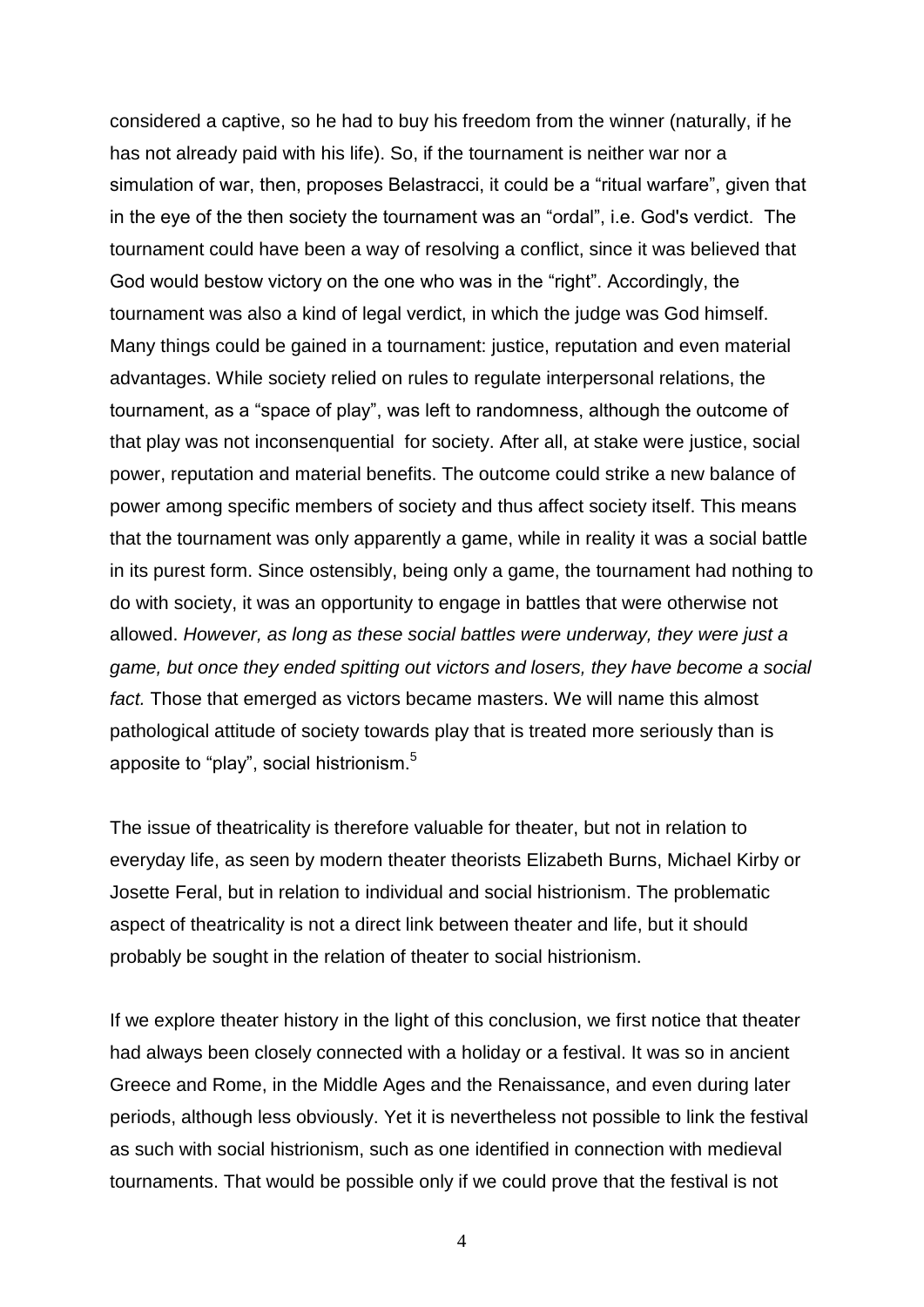innocent play, "sensible but without purpose", to borrow Huizinga's definition from *Homo ludens*, for whom play has "sense only in itself". <sup>6</sup> Similar to what has been demonstrated in connection with the medieval tournament, we would have to show that society controlled the "festival" employing a number of rules that lent it the appearance of play, and ascribing to it an almost sacred meaning. That would, in turn, mean that the festival produces decisions which society does not know how to accept or defend otherwise. My hypothesis, which I will try to justify, is that in relation to society play is supplementary: it is outside society, the non-serious excluded from the serious, but at the same time it affects the most vital area of society, one related to social conflicts. In order to be able to prove this, things have to be put into historical perspective and explored within a concrete historical context.

For modern theater, a very interesting and relevant phenomenon is the Renaissance festival, which accompanied Humanist and Renaissance theater. This topic was intuitively brushed up by Craig in his journal *The Mask* published in Milan in the 1930s. Craig was fascinated by the scenography and theater architecture in the Renaissance, the discovery of perspective, philological reading of ancient texts and archaeological excavations. Social explanation of the Renaissance theater was provided by Jacob Burckhardt who put forward the thesis that during the Renaissance theater detached itself from the religious framework and content and leaned on ancient practices and authors (at least those that were available at the time and insofar as they could be understood), which presumably set off the process of theater emancipation and socialization.<sup>7</sup> With this, he created a myth with which we still live today, that art is presumably disinterested and living outside pragmatic economic and political goals, since it is in the service of humankind, creativity, the progress and development of civilization. I will now put this noble idea on the scale and weigh it against the Renaissance theater viewed in the historical context of the Renaissance festival.

Humanist Renaissance theater indeed forced out medieval passion plays, mysteries and miracles, but it nevertheless remained subordinated to the Church calendar. Documents dating from the 15<sup>th</sup> and 16<sup>th</sup> centuries show that at that time theater performances could be staged only during the carnival time, which was structurally determined by its opposite pole, "*quaresima*", that is, the 40 days of fasting during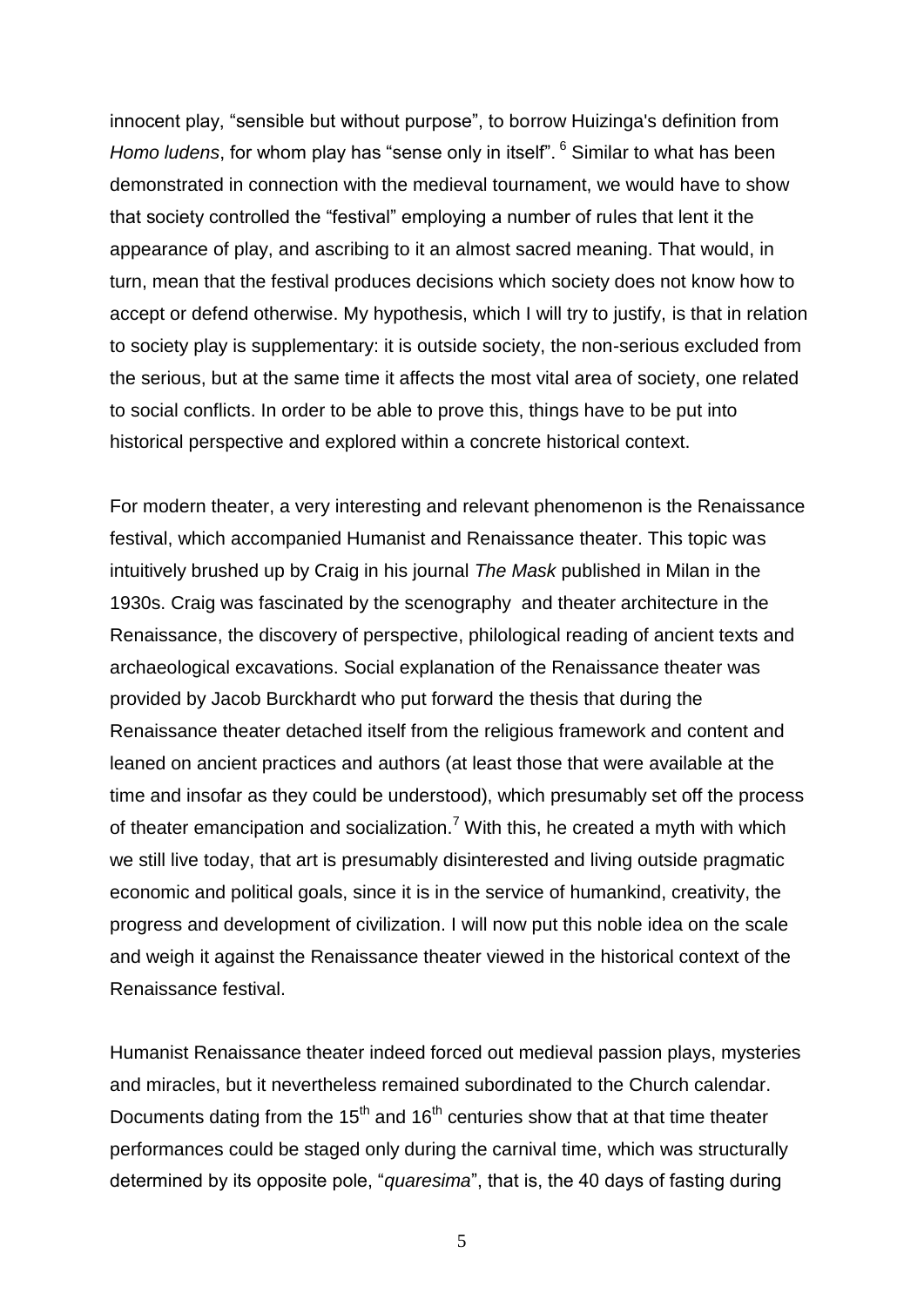which the merry crowds had to atone for carnival frivolity and gluttony. Theater performances could thus be staged only during the period of general merrymaking endorsed by the Church. The carnival time usually lasted one week preceding Ash Wednesday, but it could also be longer. For example, in Florence and Ferrara it started on Epiphany and lasted until Ash Wednesday, while in Venice it started even earlier, on December 26, immediately following Christmas Day. Outside the carnival time, theater performances were given only rarely, or at least it was so during the Renaissance, and there had to be a strong reason for giving a performance, for example, to honor the visit of a sovereign, or to celebrate a truce, royal wedding and the like. During the 14<sup>th</sup> and 15<sup>th</sup> centuries, when humanist theater was emerging in Italian towns, the festive carnival program was already well established, so to say, and widely recognized. This means that theater entered the context that already had its "formal unity" and "general ideological background", <sup>8</sup> so that a theater performance was added as just one among many events.

The study of carnival is seriously obstructed by the ahistorical notions of carnival developed by George Bataille and Mihail Bakhtin in their widely acclaimed studies. According to Bataille, the carnival is a transgression of social rules, and a period during which social relations are turned upside down until the end of the festive season when society recovers its "normality.<sup>9</sup> Bakhtin, on the other hand, in his study of Rabelais's *Gargantua and Pantagruel*, explains carnivality as pre-class folklore dating from the time when the community still cultivated a uniform perspective on the world and its phenomena, and society was not yet differentiated by classes and class consciousness.<sup>10</sup> Once society split into classes, the pre-class folklore was largely lost lingering on only as part of various artistic forms (Aristophanes, medieval farce, Petronius, Lucan and others) and carnivals. Bakhtin sees carnivality as a series of signs that belong to the same "matrix", $11$  for example eating, obscenity, corporality, play, revelry and the like. All these elements, banned by the ruling ideology, are presented in a manner that dangerously approaches that same ideology, with the purpose of ridiculing it. Bakhtin's carnivality, Bataille's transgression and the historical carnival indeed bear some resemblances, yet the historical carnival should not be confused with Bakhtin's or Bataille's understanding of the carnival. The Florentine carnival of 1452, when citizens dragged around the streets a carriage of fools led by the elected prince, was close to their idea of carnivality, but this type of carnival is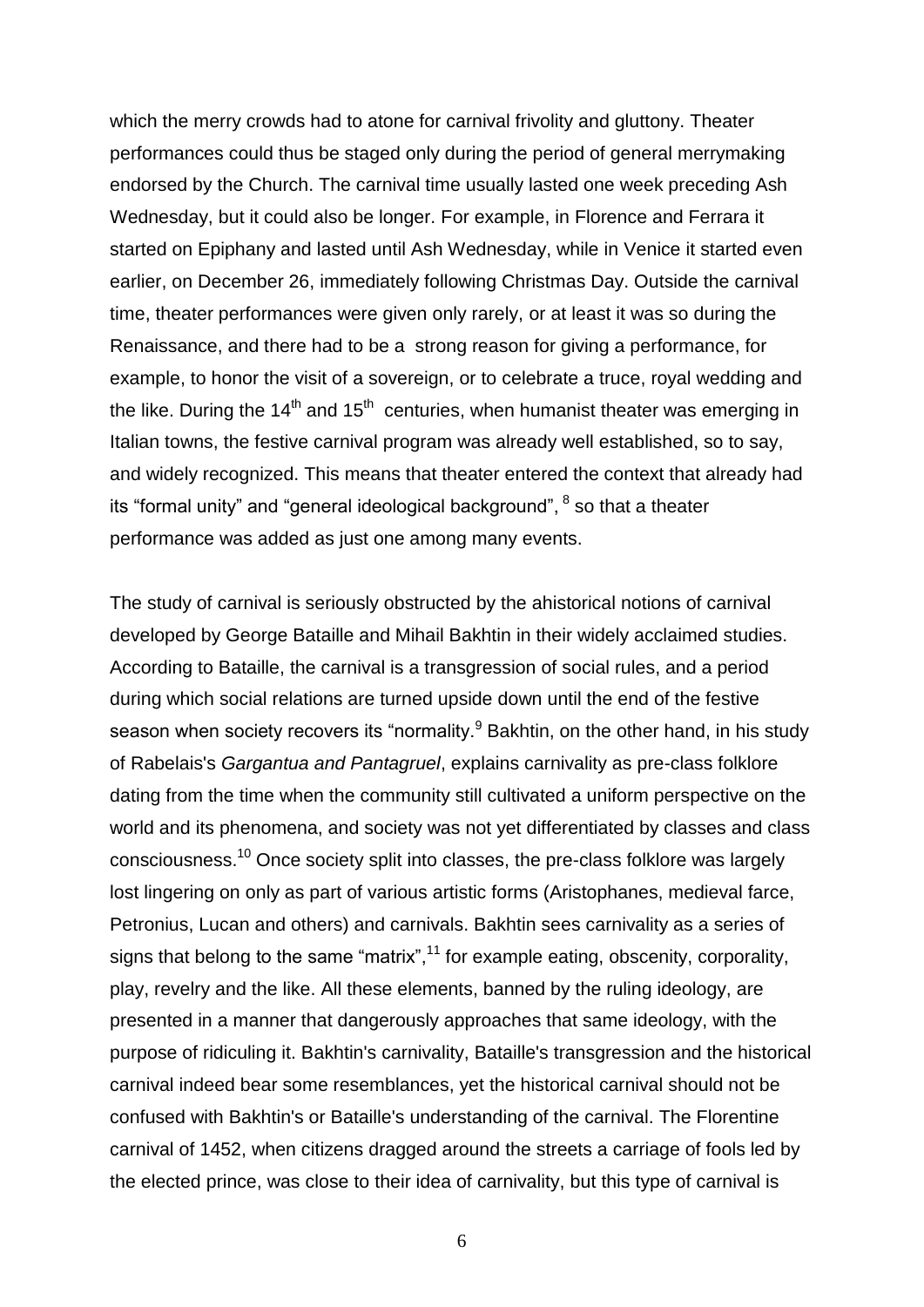rare among the descriptions of Renaissance carnivals. In fact, other types of celebration prevail among the descriptions in historical documents, and these, in contrast to the one mentioned above, reveal conspicuously patrician traits. That descriptions of popular celebrations are rare can probably be laid at the door of rich citizens, who were the most frequent chroniclers and were probably more interested in nobler things than popular vulgarities. Accordingly, the kind of carnival mentioned above was probably more common than suggested by written records, but this is still not a sufficient reason to justify neglect of the reports on carnivals about which Bakhtin and Bataille say nothing.

Another important element in the study of the Renaissance festival is its medieval prehistory. Giorgio Brugnoli showed that the medieval carnival did not stem directly from similar ancient holidays (e.g. Saturnalia, Liberalia or Anna Perenna), although some external resemblances between them did exist. On the contrary, the historical studies undertaken by Brugnoli and Bronzini concluded that from its very onset, which can be traced to the period between the  $8<sup>th</sup>$  and the 12<sup>th</sup> century, the carnival was the domain of the Catholic Church. In Europe of that time, it was usually connected with the atonement accompanying Lent. <sup>12</sup> Early on in Rome, the protagonists of these celebrations were priests who, wearing costumes and accompanied by the faithful, paid a visit to the Pope from whom they received presents. There were also bull fights in which horse riders and foot soldiers fought bulls and other animals which symbolized temptations, so by killing the animal the soldiers symbolically eliminated bodily temptations, while animals were offered to God. In this way the community prepared itself for Lent. Fights against animals persisted in Rome until the Renaissance, but over time they lost their religious connotations of sacrifice and atonement. The  $14<sup>th</sup>$  century statute of the city of Rome referred to the games as *Agone* and *Testaccio* organized by the city. In the last quarter of the  $15<sup>th</sup>$  century, the holiday came under the auspices of the Pope who added to it various features of humanist culture, such as *carri trionfi*, Latin drama, reciting, receptions and the like. Similar to Romans, Venetians, too, organized games during the carnival time; these were held in San Marco Square on the carnival Thursday. In these games, a bull and twelve pigs were killed symbolizing the 12<sup>th</sup> century victory over the Patriarch of Aquileia and his canons. The meat of sacrificed animals was initially distributed among the most prominent Venetian noblemen, but in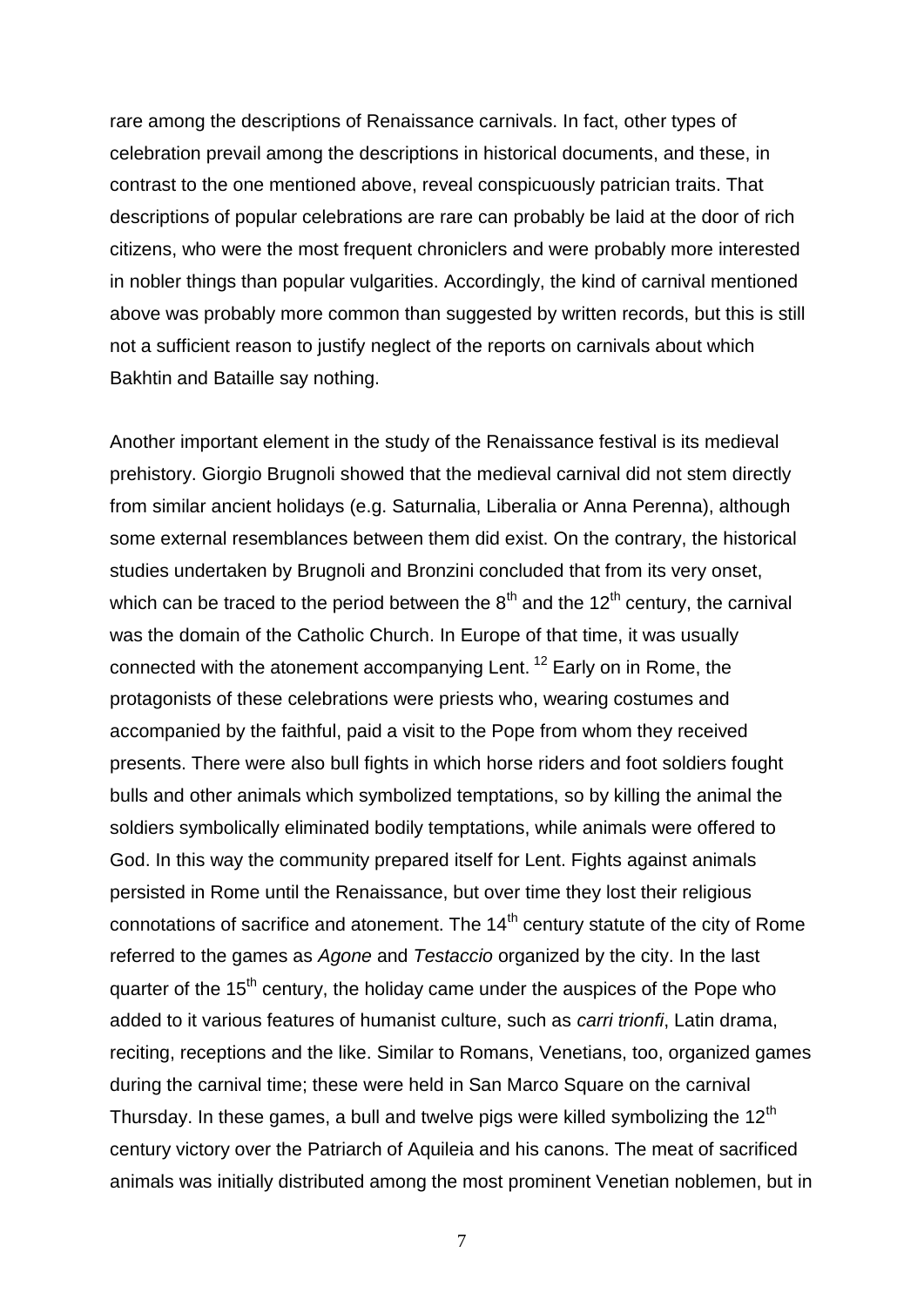the  $16<sup>th</sup>$  century it began to be given away to the poor. Just in passing, this shows that charity and philanthropy are modern expressions of class status.

Other Italian cities also organized bull fights, but not on a regular basis as did Rome and Venice. However, they cultivated another, no less violent practice called *battaglie di giovani*, that is to say, clashes between the gangs of young men organized by town neighborhoods. From the  $13<sup>th</sup>$  century onwards, these gangs engaged in fights either during the carnival time or after Easter, in Florence and in other cities; there was fist fighting, stone throwing and clubbing.<sup>13</sup> The war began on the carnival Tuesday if the brigade from one neighborhood tried to start bonfire (*capannucci*) before midnight, or to penetrate the territory of another neighborhood. The clashes were fierce and frequently ended in deaths and injuries. The city authorities (*signoria*) strictly condemned the violence and tried to prevent this type of entertainment through decrees and armed interventions, but they could not eradicate it. One reason was that unusual violent games were very popular with the citizens of Renaissance towns. There were games staged in Italian cities and at courts in which the competitors had to wring the neck of a duck or a goose while jumping into the water or riding a horse. Another notorious game was one in which a man had to kill a cat nailed to the board by hitting it with his shaven head. Those who managed to kill it got a generous reward.<sup>14</sup>

In addition to popular brigades, there were also brigades composed of young men from rich families. They organized *armeggerie*, majestic processions on horses in luxurious outfit, then various competitions, serenade singing, dances, recitations and *carri trionfi.* On the surface, *armeggeria* indeed appeared as gallant socializing of the equal, but neither this event lagged behind the others in terms of violence. It is known from historical documents that for the night, or several days, of *armeggeria*, the city authorities declared that they were unable to maintain order and recommended selfprotection advising citizens to shut themselves inside their homes. By this they conferred upon the brigades of noble young men the right to perpetrate violence against their fellow citizens and threaten their political opponents without being punished for their wantonness.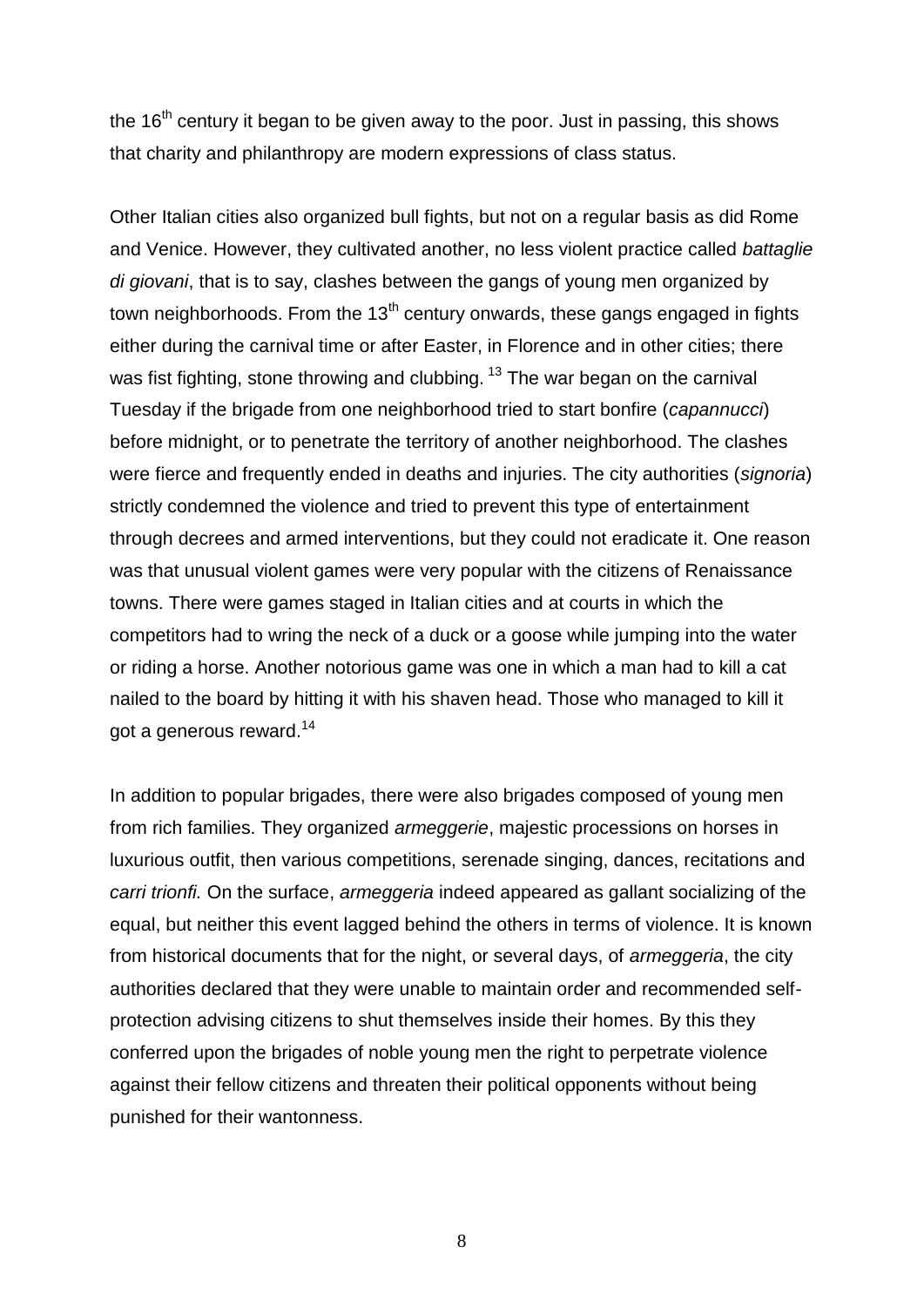Although the Renaissance festival originated in the urban environment, it took over many elements from the medieval knights' tournament. The purpose of many festive events was a demonstration of martial skills, only that during the Renaissance these were no longer restricted to the aristocracy, but participants were both common and rich people, and even people from low social classes, *popolo minuto*. However, in reality the Renaissance carnival hardly allowed any mixing of classes, and it is even less true that the carnival was a popular festival or an expression of the people's will. In these festivities the class roles were carefully observed and equally carefully selected were the modes of presenting these classes.

The 15th century *armeggerie* in Florence were organized by brigades consisting of no more than 12 young men, in accordance with the city statute, but all of them were from rich and influential families. One such *armeggeria* was held on November 14<sup>th</sup>, 1464 and led by Bartolomeo Benci. Although it took place outside the frame of the carnival, it is significant for our purpose as a source of information about this type of carnival event. The brigades usually brought together young men from rich families that belonged to the same political faction, so *armeggeria* was not just a demonstration of loyalty and the fighting spirit of the young men, but also a threat to political opponents and in part the community as a whole. On February  $14<sup>th</sup>$ , the gallant company in luxurious clothes sang a serenade below the window of their leader's beloved and competed in a tournament.<sup>15</sup> For these young men, this short trip around the streets of Florence represented an initiation ritual. Through it they were announcing their entry into the public life and asserting their determination to strive for the political goals supported by their families. This short transgression and violence was also a threat to their opponents signaling their entry onto the public stage. Accordingly, the event was indeed a transgression of the general rules, which is believed to be a characteristic of the carnival, but this transgression was reserved for a few chosen ones rather than common people, who were the intimidated ones.

A similar initiation ritual, known as *Testaccio* games, was also held in Rome during the carnival time. City districts and conquered towns had to contribute their best young men to take part in these games. All participants were aristocrats and descendants of venerable families. Many young men did not take part in these games of their own will – their participation was a levy paid by subordinated cities. On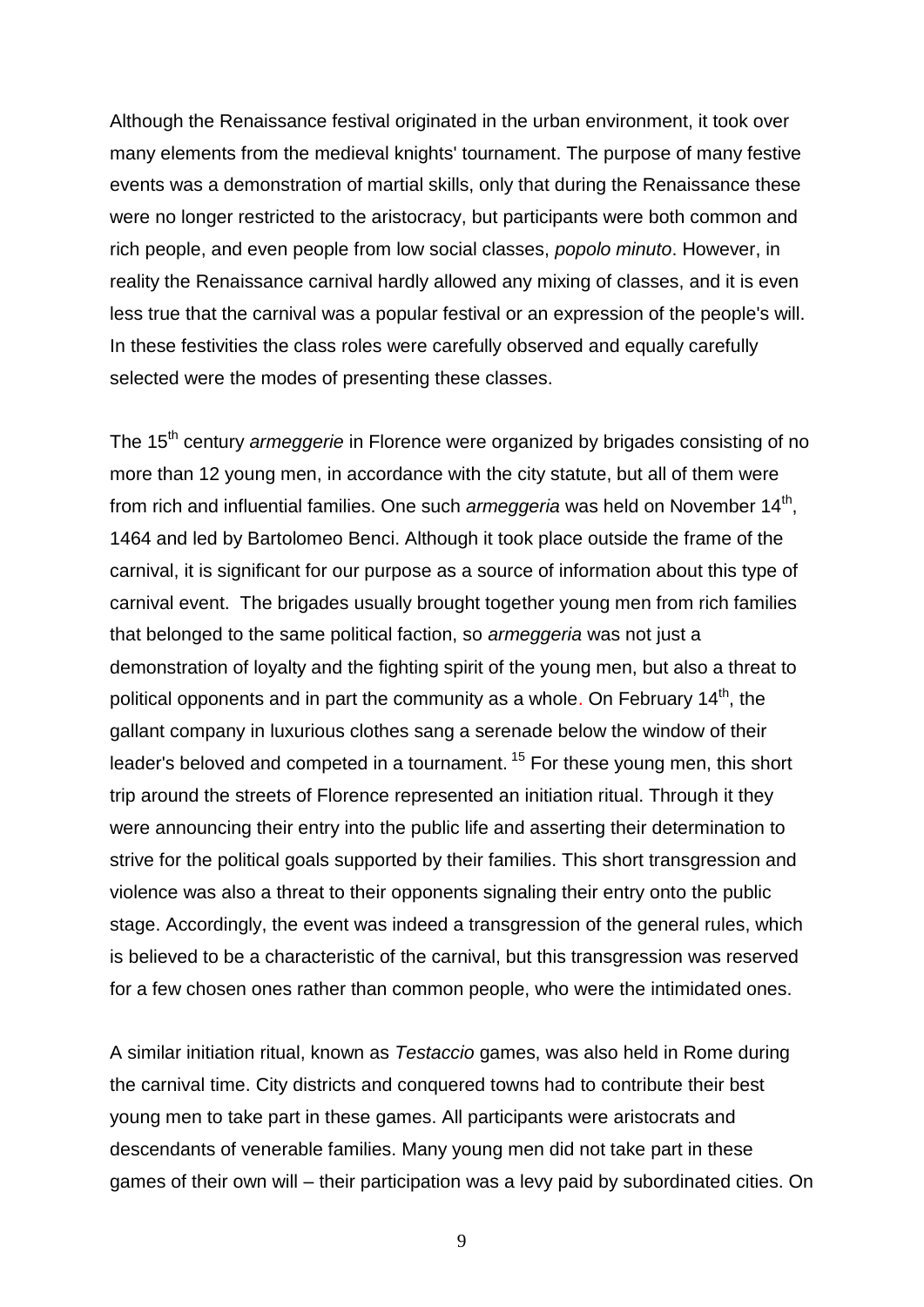top of that, for very young men, described by contemporaries as "*putti*" and "*giovanetti*",<sup>16</sup> these games could mean death or mutilation. Yet they rode into the city of Rome dressed in luxurious clothes and accompanied by servants, enthusiastically cheered by the crowds along the route of their procession to the foot of *Testaccio*. There, they first had to kill pigs that were released down the slope, and then to fight bulls – a rather frightening task for "children". In 1567, in an attempt to end the violence, the Pope issued a threat saying that victims will be denied a Christian funeral. This, however, did not divert Romans from bull fighting, so the descendants of reputable aristocratic families continued to take part in these games preparing for their future roles of the masters of life and death.

In Venice, young men from patrician families of the  $15<sup>th</sup>$  and the  $16<sup>th</sup>$  centuries gathered in brigades called *compagnie delle calze*, distinguished by the color of their socks.<sup>17</sup> Only aristocrats could be the members of these fraternities, which had to have their official statutes that were submitted to *Consiglio dei dieci* for approval. The fraternities organized public events, clashes (*caccia*) with bulls (first bitten by dogs and then killed by man), and rides along the channels in lavishly decorated boats called *bucintori*; they also organized theater performances for which they usually hired professional actors (because it did not befit an aristocrat to appear in a theater performance), and the like. The Republic commissioned fraternities to organize receptions for high foreign visitors. Through these activities, similar to the initiation rituals practiced in Florence and Rome, young patricians from Venice were paving their way to public life. It is interesting to note that these fraternities always reserved honorable membership for *condottiero*, the Venetian military chief who was usually a mercenary from high aristocracy, from Mantova, Calabria or Urbino. Understandably, alliance with the military structures was a sensible strategy for rich young men who struggled for the power in the Republic and therefore needed the support of the army.

Until now we have lived with the image of the carnival as common frivolity, but historical documents obviously hold little evidence of popular traits in it. It might be that popular festivities did not hold as much attraction for chronicle writers as did events organized by aristocrats or patricians, so perhaps historical documents create false impression that in reality the carnival was not a folk revelry. Since chroniclers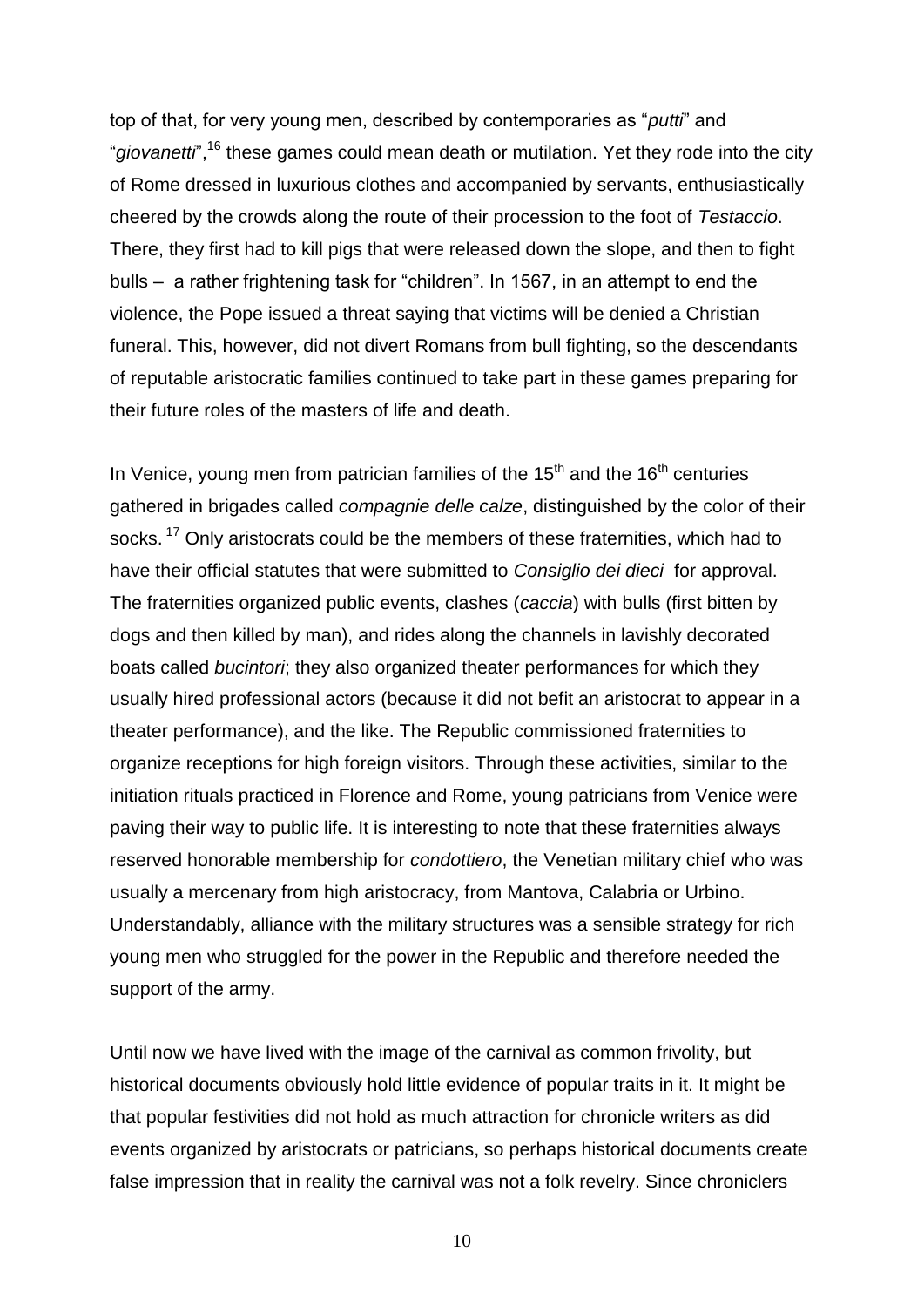were probably not interested in popular rowdiness, records of common people's celebrations (the wagon of fools, masquerades, *andare in maschere* and the like) were indeed rare, but every description is accompanied by a note "as is a custom". Therefore, these practices were very likely more steady and more frequent than can be concluded from the records. But although in the  $15<sup>th</sup>$  century common and aristocratic, or aristocraticized, celebrations existed alongside each other, the attitude of the city authorities towards each of the two was different. While they condemned the violence practiced by common people, and sought to harness it by deploying the army or issuing legal decrees, they backed off when it came to rich citizens. As mentioned earlier, in advance of *armeggeria* the Florence authorities advised people to retreat behind the walls of their homes and leave the streets to the reveling rich young men. When on a certain occasion in the 1380s these young men went too far, all the authorities did was organize a reconciliation mass for the affected families. Moreover, in order to diffuse rivalry between families and between political parties, the Florentine Commune itself sometimes organized *armeggeria* including tournaments and dances, in which family ties and political affiliations were not relevant. In this way, the *signoria* tried to subvert the influence of family links and instill into young men loyalty and commitment to the community.

In  $15<sup>th</sup>$  century Florence, therefore, various forms of common people reveling existed alongside the aristocratic forms of celebrations, *armeggeria*, tournaments and *carri trionfi*, all of which bore distinct traits of humanist culture.<sup>18</sup> But as early as the 16<sup>th</sup> century, popular culture during the time of the carnival ceased to be tolerated, so popular brigades had to withdraw gradually from the carnival and were moved to May 1st. Sometime around the turn of the century, Florence "purged" the carnival celebrations from folk rowdiness and brutalities, which from that time on could be lived out only on the First of May, while the carnival became cultivated through humanist theater, recitations, painted *carri trionfi* inspired by Petrarca and the like. The more civilized the carnival was becoming, the more brutal the First of May celebrations were. For that occasion, *potenze* or *signorie fasteggianti* were established across cities gathering workers and small craftsmen. For a day or more, these groups acted as a court led by its elected king, a duke or a count accompanied by ministers, counselors, trumpeters and armed soldiers. During the holiday time, district-based *potenze* had the right to collect taxes, so they frequently clashed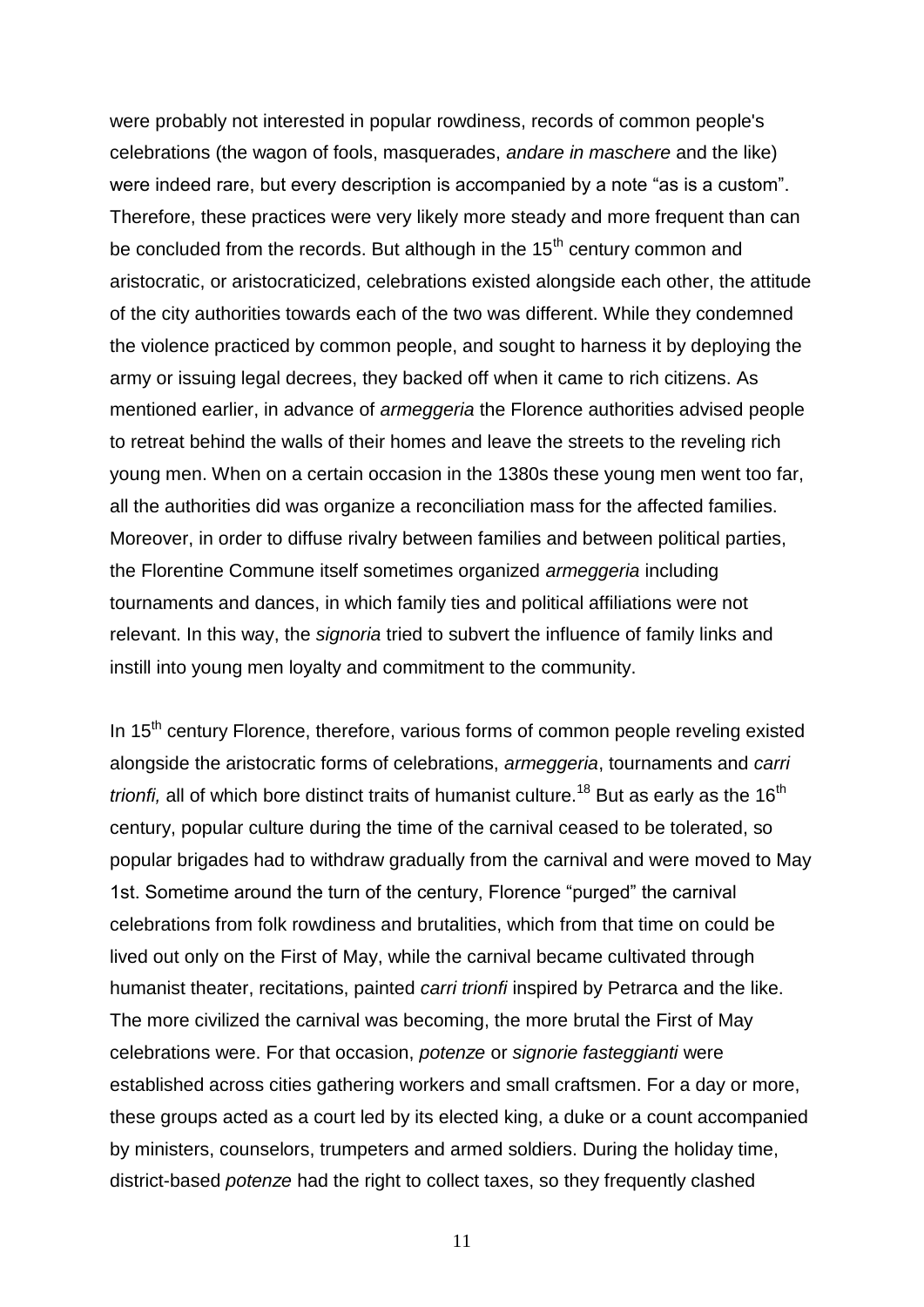among themselves fighting for the territory, since the greater the territory the more taxes were collected. As a result, *potenze* came to be hated even more, first because of the violence they caused and then because of taxes. But as a rule, city authorities treated them with respect and even sent their officials to attend these events expressing their "obedience" and "respect", with soldiers having been deployed only if serious clashes erupted.<sup>19</sup> But more than anything else, the First of May celebrations were an entertainment for higher social classes, who were amused by the clumsy attempts of the lower classes to imitate the ruling class.

In the 16<sup>th</sup> century (*cinquecento*), the holidays became strictly divided by classes, and higher classes avoided the risk of mixing with lower classes. The more the carnival was acquiring the image of a cultivated humanist spectacle during the  $15<sup>th</sup>$  century, with *carri trionfi*, singing, recitations, dance and theater performances, the less room was left for common people. As early as the  $15<sup>th</sup>$  century, common people had only limited access to public events, while in the  $16<sup>th</sup>$  century their celebrations were completely driven out and moved to May 1<sup>st</sup>, when *ciompi*, workers without political rights, could enjoy a short spell of economic domination and engage in street violence. However, they could indulge in this pleasure only by being violent, displaying the lack of civilization and greediness, which made them the object of general ridicule and hatred. Those who were without means of existence, political rights and educational opportunities were presented as greedy, violent and uncivilized.

This brief look at the history of Renaissance holidays showed how very important it is to contextualize the common representation of the carnival. As Shklovsky says, the notion of carnivalization from Bakhtin's analysis of *Gargantua and Pantagruel* can only be an external manifestation of a phenomenon, while essential traits of that phenomenon can be explained only through contextualization.<sup>20</sup> Accordingly, our study of the Renaissance holiday was both an internal analysis of the structure of the holiday and an external analysis of the relationship of the carnival to other holidays. The analysis showed that the carnival celebrations were largely controlled and guided by important families that had the political and economic power. They were the organizers of carnival games; they pushed their children to go through the initiation ritual that was intended to fill two semantic horizons and bind them together: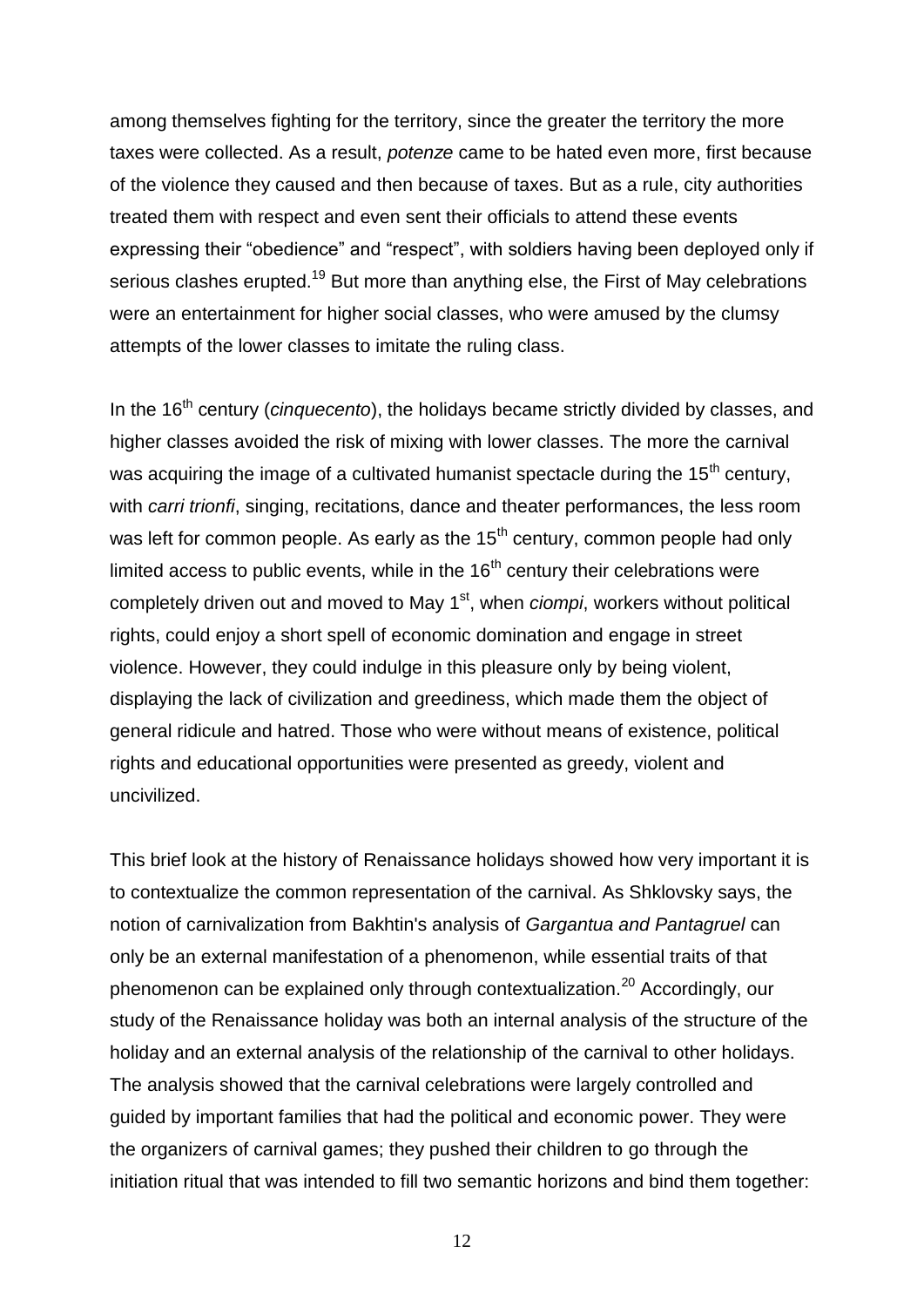first, to reinforce the social authority of the family, and second, to ensure social reproduction. The carnival was not a transgression of the relationships that existed in everyday life, nor a world turned upside down for a brief spell of time as Bataille argues, when common people acquired the permission to trespass prohibitions and enjoy themselves as a compensation for usual exploitation. On the contrary, the examples given above show that the carnival transgression was an enjoyment for those who practiced it more or less throughout the year.

On the occasion of the carnival, young men from Rome, Florence and Venice spilled blood, their own and the animal blood (with the latter also symbolizing human blood), and this blood spilling was not only allowed, but ordered. And participants in the carnival were not any young men, but the descendants of the most prominent families who, through the carnival rituals, appropriated the right to control life and death. Young men showed courage in defying death by appropriating the right to decide about the matter of life death – the life and death of others. And precisely that was the moment when young men turned into masters, like butterflies metamorphosing from larva.

In the second half of the  $15<sup>th</sup>$  century, this "formative whole" of the Renaissance festival was joined in by humanist theater. At that time, mainly classical ancient comedies and tragedies by Plautus, Terence and Seneca were performed in Latin, and only later original Italian plays were added with typical stage sets with perspective. Initially, the performers in humanist theaters were pupils and students for whom this was an opportunity to practice Latin, and particularly convenient were performances staged for schools which could thus show off in front of the public and parents. In 15<sup>th</sup> century Florence, schools were competing among themselves over which one will attract more eminent visitors to their performances.<sup>21</sup>

Much like in Florence, theater performances in Rome were also organized by school masters, initially Pomponius Laetus and later his pupil Tomasso Inghirami Phedrus, both teachers of rhetoric. They performed at banquets and receptions for the Pope and cardinals. The performers were mainly the sons of distinguished persons and aristocrats, and Pope's nephews and relatives, whose excellent Latin stirred admiration.<sup>22</sup>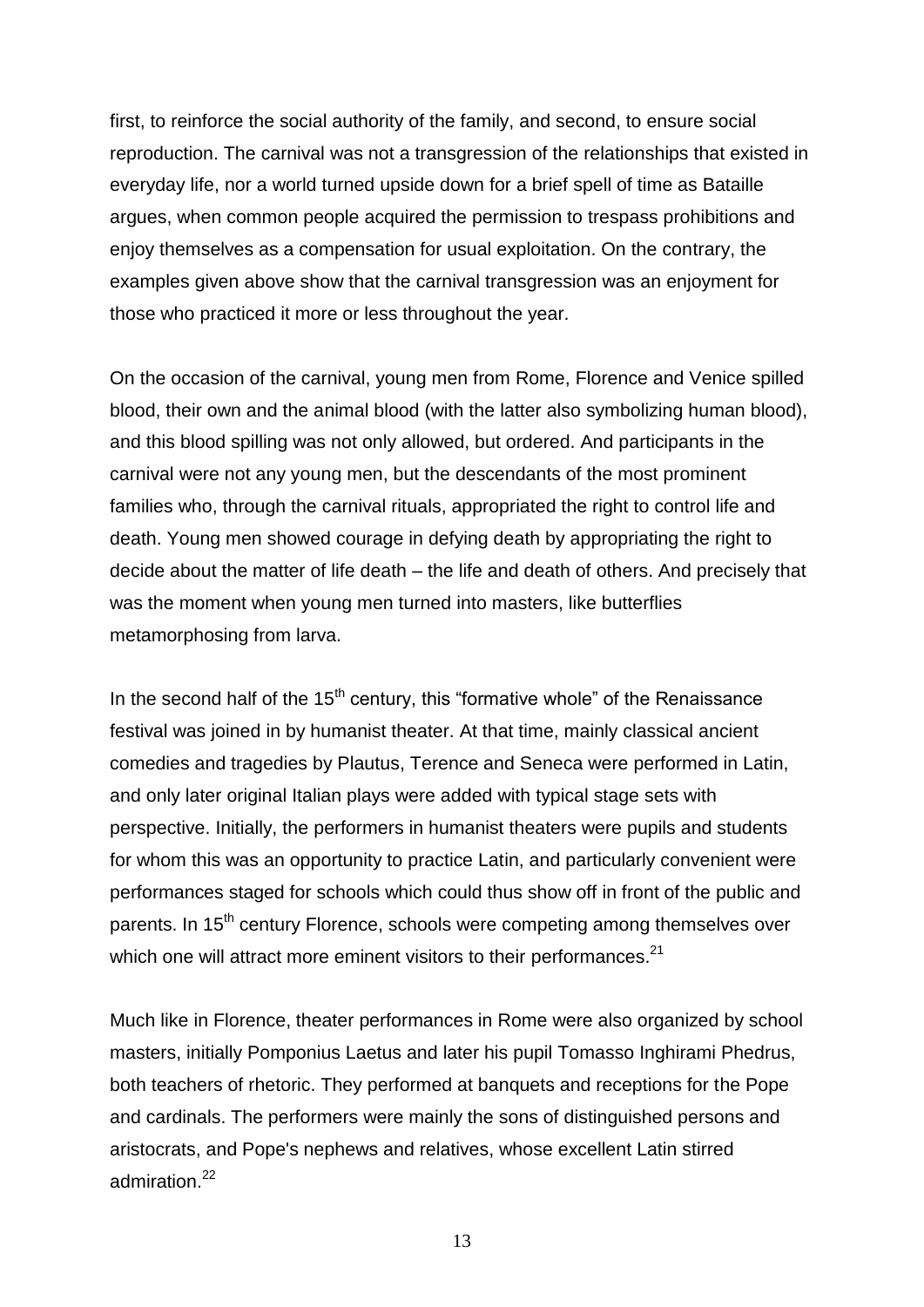Ferrara was the first Italian city to develop a prototype of court culture from  $15<sup>th</sup>$ century theater performances. From 1496, Ercole d'Este organized regular theater performances for the carnival, initially ancient comedies by Plautus and Terence, and later the plays by domestic authors, among whom the most prominent was Ludovico Ariosto.<sup>23</sup> In contrast to Florence and Rome, where humanist theater was mainly cultivated by schools, theater in Ferrara was part of court life, with tasks related to performances fulfilled by court artists and courtiers themselves.<sup>24</sup>

While theater in Florence and Rome served the purpose of the initiation ritual for young pupils and students who prepared themselves for future careers, in Ferrara it was young courtiers who went through the initiation ritual. By performing in theater they paved their way towards court life. Given that the task of the court was nothing else but to take care of culture, gallantry and entertainment, as the Duke's court counselor Pellegrino Prisciani reports in the manuscript *Spectacula*, <sup>25</sup> this kind of initiation through theater performances was more than convenient. By practicing for theater, young people could acquire most of the skills demanded from a perfect courtier, as described by Baldassare Castiglione.<sup>26</sup>

The effort invested in this historical study helped us to put the Renaissance carnival into historical perspective and contextualize it. The carnival drew on the knights' tournament, but transposed it to the urban environment and endowed it with middleclass traits, and even plebeian ones. However, there was no mixing of the bourgeoisie and commoners in Italian towns. Those plebeian forms of celebrations (e.g. *battaglie dei giovani*) that did exist, were looked upon with contempt by city notables and aristocrats. Similarly ridiculed were less spectacular carnival events for lower classes, for example races for Jews, women, young men, old people or animals. In Venice, women from poor families attempting to win some gain participated in boat competitions, and in Ferrara prostitutes were competing for the discarded dress of the duchess.<sup>27</sup> The Renaissance bourgeoisie's dislike of popular revelry went so far that folk celebrations were moved to May  $1<sup>st</sup>$ , in Florence at least. The Renaissance carnival celebration was therefore an instrument and an expression of early capitalist society which helped undermine the republicanism of medieval city communes.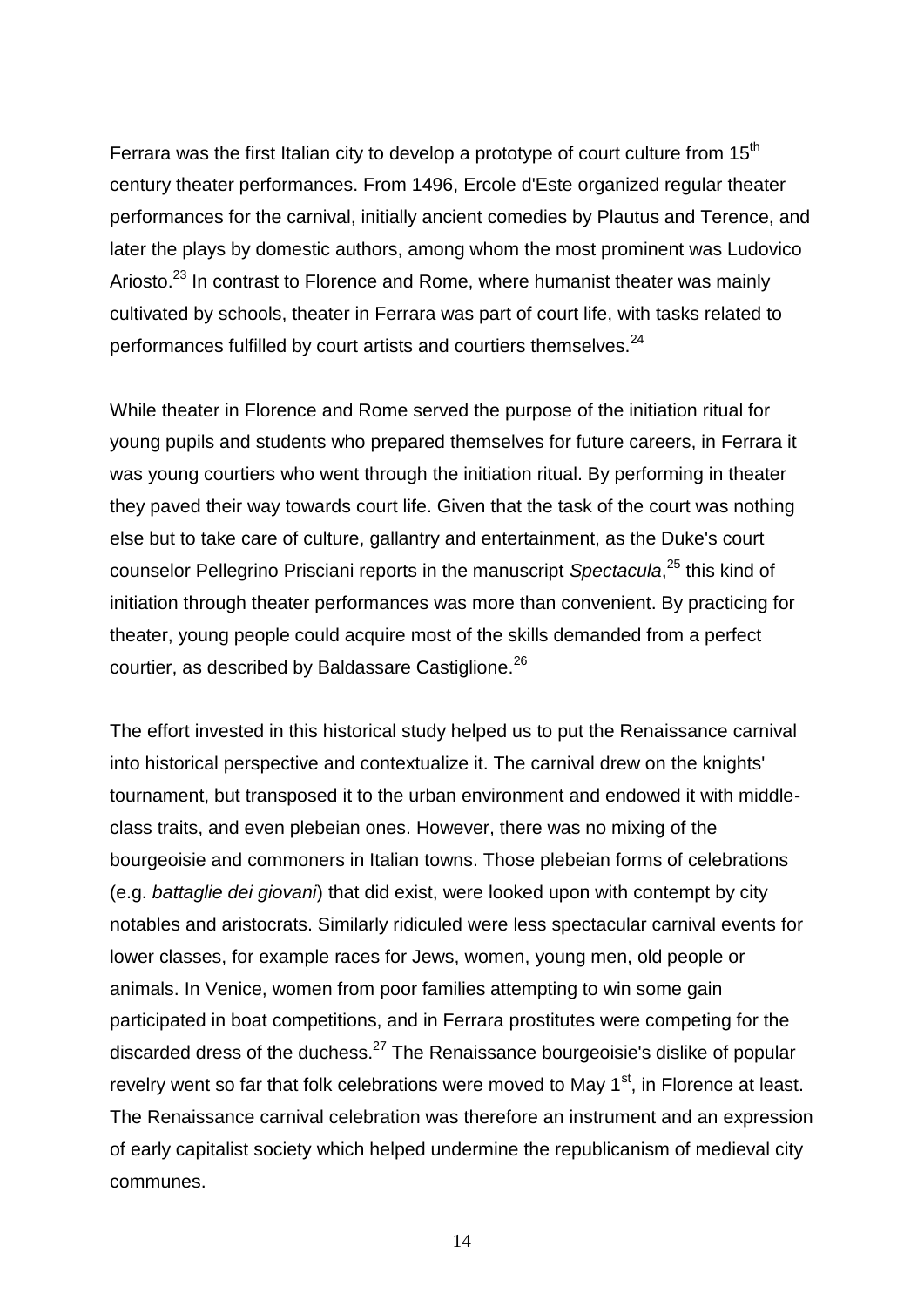The historical development of the Renaissance carnival inevitably moved in the direction of a civilized festival, and humanist culture contributed a great deal to this trend. <sup>28</sup> The young men who initially had to undergo initiation rituals in the form of dangerous knights' tournaments, *tauromachie* or *armeggerie*, now appeared in theater performances, and their initiation ritual involved rhetoric skills, gallant behavior and rich outfit. With the inclusion of theater in the public festival, young men could discard swords and replace them with fluent Latin and rhetoric. The public festival thus acquired a more polite look, although its content remained no less cruel; the social effect that was produced by means of culture and theater performances was much like the one formerly produced by means of *tauromachie*, tournaments and *armeggerie*. Only the appearance was new, with "rough" class violence now presented as "culture" although in terms of content it was equally brutal and violent.

The historical material presented above enables us to make an important conclusion, i.e. that the emergence of European theater was connected in an essential way with the struggle of the bourgeoisie for political and economic domination. Class oppression that could be perpetrated using civilized and cultural instruments was advantageous primarily for the Renaissance bourgeoisie fighting for the economic and political power. In this context, the festival, as social histrionism, was an *ordal*, or God's verdict, that decided which side enjoyed God's mercy. The ostensible "innocence of play" (and later the "social autonomy of art") was very convenient as it could create the impression that the clashes of social groups and their cultures were free of bias and not imposed by some external force. Much like the medieval tournament, the Renaissance festival was the site of the clash of social interests that were the products of political and economic processes. During the festival time, social abnormalities of political and economic processes, which at other times had to be treated with caution and consideration when confronting the public, could come to light. Moreover, these abnormalities could even enter openly into a clash with opposing social interests, since, after all, it was just a play. But the ultimate reward for the winners in these games was the fact that they could boast "normality" and get rid of the signs of abnormality. So play was no longer play but a social fact. The final outcome was that those who incited social conflicts appeared in public spectacles as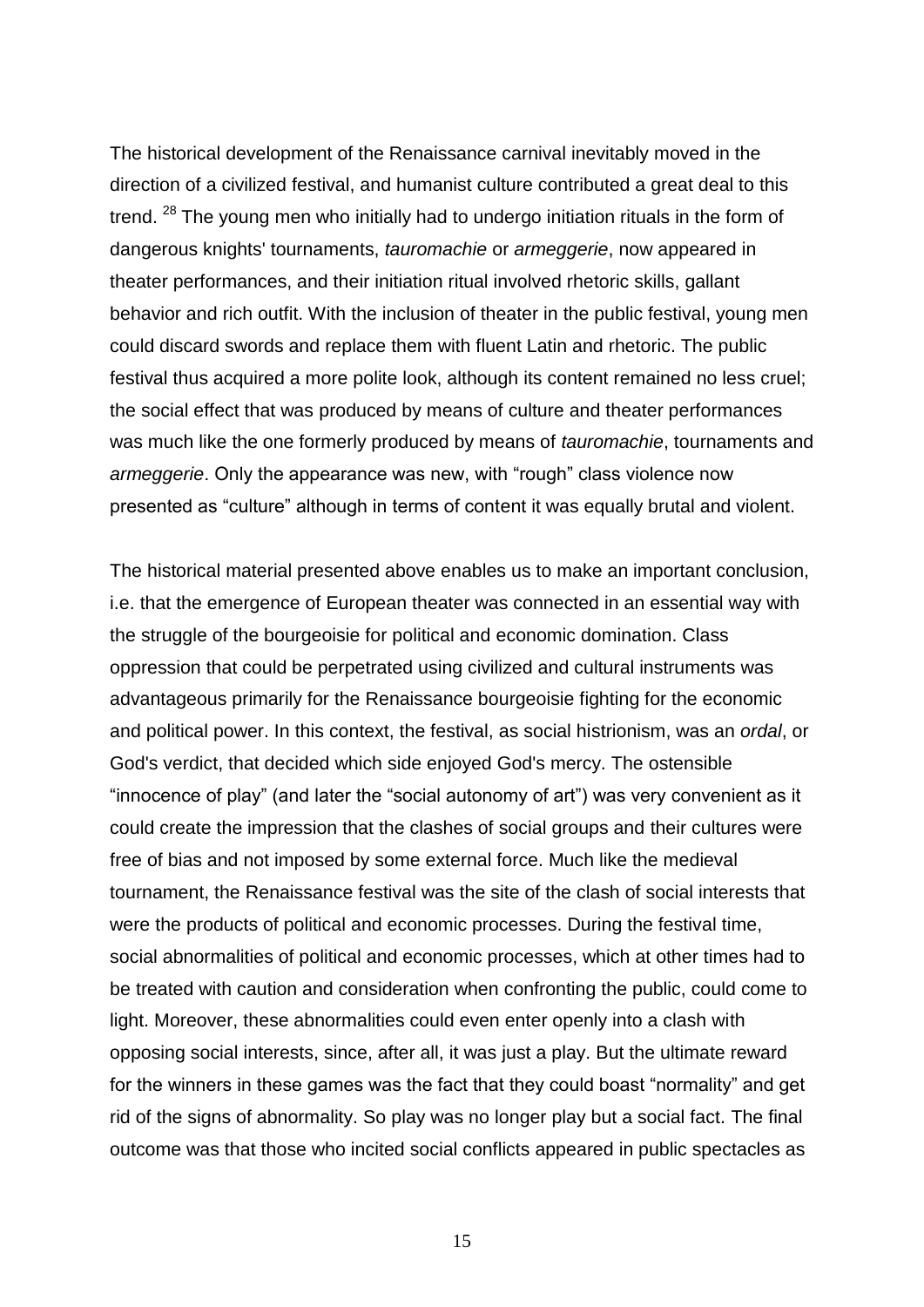peaceful and cultivated, and as victims of social conflicts, while common people appeared in the eye of society as brutal and aggressive.

In addition to many inventions contributed by Italian Renaissance states to modern capitalist Europe, from double-entry bookkeeping and insurance to modern financial management, they also invented the society of spectacle. And, it is precisely one of the kind described by Guy Debord in his fascinating book *The Society of the Spectacle.*<sup>29</sup> What gripped Debord's attention in connection with the spectacle, and what is here referred to as social histrionism, is its essential ambivalence. The spectacle first creates the impression that it is above the necessity of everyday life, that it consists of play and activities in which one engages for joy and not out of necessity. However, as we have seen, the Renaissance festival perfectly matched the needs of general social processes. Festive easiness and celebrations concealed confrontations of social classes in which culture was a means of class oppression. Behind the screen of disinterested play and the festival, the battle for political hegemony and economic domination was raging. An important function of the spectacle was its supplementary role in relation to society: the festival or play was outside immediate sociality, but at the same time it was a mechanism that propelled sociality and lent meaning to it, affecting its most important segment, i.e. one which relates to social struggles. $30$ 

Understandably, the Renaissance *potenze* provoke spontaneous comparisons with modern political actions, or with that which those who conceptualized this thematic issue named artivism. Similar to the antagonistic popular culture that was present within the Renaissance holiday but required some effort on our part to reconstruct it, modern cultural and political actions are also continually threatened by oblivion. For this reason, they present a challenge for historians and theorists who should relegate them to the collective memory and analyze social conflicts that give rise to these cultural-political actions. In this sense, Aldo Milohnić's article entitled *Artivism* is a valuable contribution that documents recent projects of this kind in Slovenia, fighting against the enforced oblivion. $31$  Actions described by Milohnić, ranging from the padding of church bells and scattering of dead leaves across the office of an allegedly left-wing political party, to smearing with paint the President of the World Bank, are not recorded in modern mass media almanacs. Only occasionally, when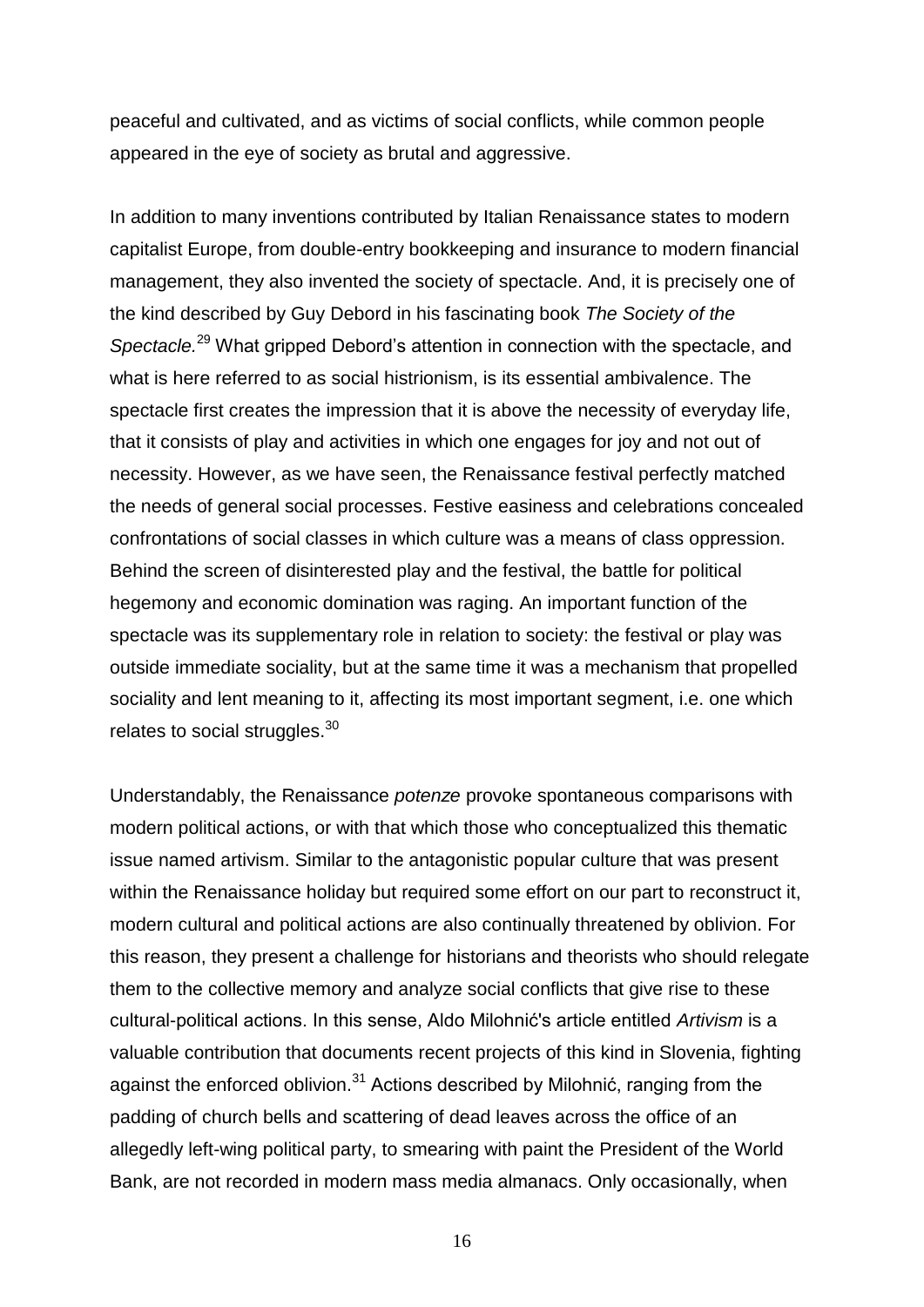they catch the eye of repressive state apparatuses, they receive a mention in the crime sections of daily newspapers. And, viewed from the perspective of a disciplined citizen, that is where these "excesses" belong. Yet when these actions expose the real nature of society and social histrionism as a social struggle, they use all their power to "produce the illusion of autonomous symbolism on an individual level" $32$ ; in other words, their acts, that appear as abnormal, can reveal the state of affairs that is believed to be normal – that society consists of winners and losers, and that the social struggle is the firmest basis of sociality. Therefore, the history of these practices is in reality the true history of mankind. And if along the way they also manage to demythologize "culture" and "refinement", all of us who are not indifferent to culture and refinement can only profit from it.

<sup>2</sup> Cf. Maja Breznik, "Teatralnost", Maska,year 6., No. 3-4, 1998.

<sup>&</sup>lt;sup>1</sup> Elisabeth Burns, *Theatricality, a Study of Convention in the Theatre and in Social Life, London, Longman*, 1972; Michael Kirby, *A Formalist Theatre*, Philadelphia, University of Pennsylvania Press, 1987; *Prisotnost, predstavljanje, teatralnost. Razprave iz sodobnih teorij gledališča*, Emil Hrvatin (ed.), Ljubljana, Maska, 1996, including the article by Josette Féral entitled "Theatricality".

<sup>3</sup> Cf. Octave Mannoni, *Clefs pour l'imaginaire*, Paris, Seuil, 1969; cf. also his essay "Gledališče in norost", Maska, No. 1, Ljubljana, 1993.

<sup>4</sup> D. Balestracci, *La festa in armi. Giostre, tornei e giochi del Medioevo*, Rome, Laterza, 2001.

<sup>&</sup>lt;sup>5</sup> Therefore, in a society in which life is quite ordered and relationships among people regulated, and in which the conditions of the tournament are regulated by rules that allow participation only to some, and even to them only under certain conditions, the outcome is left to "God's will." There are two possible explanations for this. Perhaps it is a sign that the society is not able to keep the social struggle within the agreed confines, so it leaves it to randomness. Or it may be that the society determines the conditions of the social struggle by regulating its framework to such a degree that the outcome is not important. But regardless of which answer we prefer, the practice of social histrionism unambiguously suggest that what is involved here is a symptom of collective pathology. <sup>6</sup> Johan Huizinga, *Homo Iudens*, Zagreb, Naprijed, 1992.<br><sup>7</sup> Jacob Burekberdt, Renesenšna kulture v Italiji, Ljubljen

Jacob Burckhardt, *Renesančna kultura v Italiji*, Ljubljana, Državna založba Slovenije, 1963. 8 Fabrizio Cruciani, "Per lo studio del teatro rinascimentale: la festa", *Biblioteca teatrale*, vol. 5, 1972,  $pp. 1-16.$ 

<sup>9</sup> Cf. Georges Bataille, *Erotizem* (Ljubljana, \*cf., 2001) in *Erotizam/ Suze Erosove* (Beograd, Vuk Karadžič, 1972).

<sup>10</sup> Mihail Bahtin, *Teorija romana*, Ljubljana, Cankarjeva založba, 1982, p. 334.

<sup>&</sup>lt;sup>11</sup> In the Slovenian translation, Drago Bajt uses the term "soseščina" (contiguity) for the Russian term "sosedstvo", which is a more suitable term than "matrix" used in the English translation. Cf. *The Dialogical Imagination. Four Essays by M. M. Bakhtin*, Michael Holquist (ed.), Austin, University of Texas Press, 1981.

<sup>12</sup> Giorgio Brugnoli, "Archetipi e no del carnevale", in: *Il carnevale: dalla tradizione arcaica alla traduzione colta del Rinascimento*, Rome, Centro studi sul teatro medioevale e rinascimentale, 1989, p. 41-67; and Giovanni Battista Bronzini, "L'arcaicità del carnevale un falso antropologico", in: ibid, pp. 69-85.

<sup>13</sup> Cf. Giovanni Ciappelli, *Carnevale e quaresima*, Rome, Edizioni di storia e letteratura, 1997; Richard C. Trexler, "Florentine Theatre, 1280-1500", in: *Forum Italicum*, Vol. 14, No. 3, 1980, pp. 454-475.

<sup>14</sup> Giancarlo Malacarne, *Le feste del principe*, Modena, Il Bulino, 2002.

<sup>15</sup> Cf. Pietro Gori, *Le feste fiorentine attraverso i secoli*, Florence, Giunti, 1989 [1926, R. Bemporad & figlio,], pp. 40-44.

<sup>16</sup> Fabrizio Cruciani, *Teatro nel rinascimento. Roma 1450-1550*, Rome, Bulzoni editore, 1983, pp. 537- 560; cf.. p. 549 and p. 554.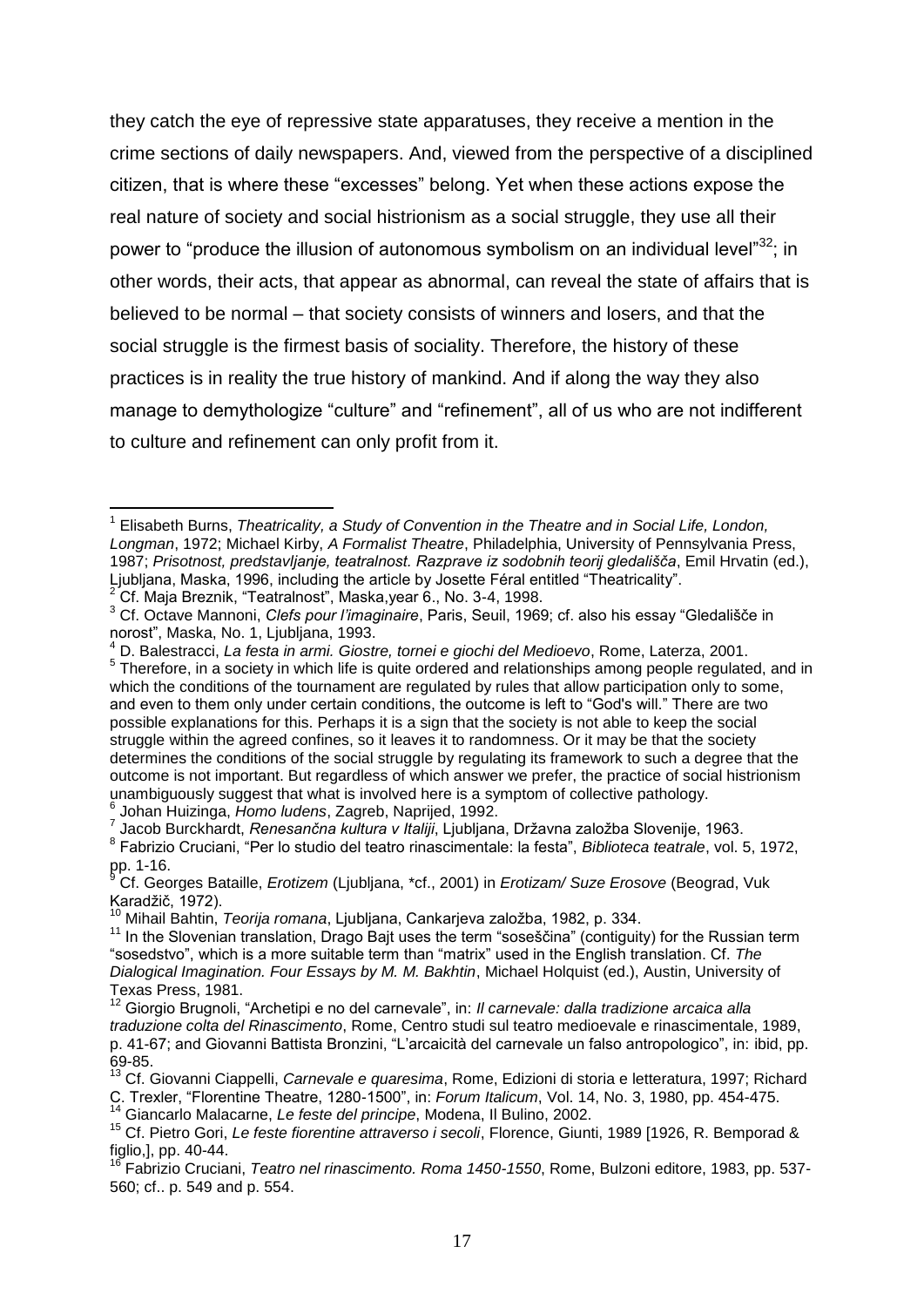$\overline{a}$ <sup>17</sup> Lionello Venturi, "Le compagnie della calza (sec. XV – XVI)", the first part published in: *Nuovo archivio veneto*, Vol. XVI, part II, 1908; and the second in: *Nuovo archivio veneto*, Vol. XVII, part I, 1909; Giuseppe Tassini, *Feste spettacoli divertimenti e piaceri degli antichi veneziani*, Venice, 1961 [1863]; Federica Ambrosini, "Ceremonie, feste, lusso", in: *Storia di Venezia* V, Alberto Tenenti and Ugo Tucci (ed.), Istituto della Enciclopedia italiana, Rome, 1996.

<sup>18</sup> Jean Jacquot, "Della festa cittadina alla celebrazione medicea: storia di una trasformazione", *Quaderni di teatro*, Florence, Nuova Vallecchi editore, No. 7, 1980. pp. 9-22.

<sup>19</sup> The Florentine tradition has it that *potenza* was invented by the duke of Athens who attempted to bribe and exploit gullible masses and incite them against the local bourgeoisie. This illustrates well the Florentine citizens' attitude towards this festival.

<sup>20</sup> Viktor Shklovsky, *Tetiva*, Moskva, 1970, chapter "François Rabelais and the Book by M. Bakhtin". <sup>21</sup> The theater war was raging between the school of San Lorenzo, founded by the Medici family, and between *scuola Eugeniana* at Santa Maria del Fiore founded by Pope Eugenius while he lived in Florence. In the same year in which Giorgio Antonio Vespucci, a teacher at the school of San Lorenzo, staged Terence's play Andria, which was shown in the school itself, in the house of their patron Lorenzo de' Medici and in the town hall, the teacher Piero Domizi from the rival school of Santa Maria del Fiore wrote to Lorenzo de'Medici asking if they could perform the play Lacinia for his pleasure or at least dedicate it to him. The school obviously found it important to obtain the support from Lorenzo de'Medici, the true master of Florence. As the teacher stated, the reason for his request was "so that we will not be deprived more than others" (cf. Isidoro del Lungo, "Di altre recitazioni di commedie latine", Arhivio storico italiano, Vol. XXIII, 1876, p. 170-175). He even proposed that they could perform in the Church of Ognissanti if Lorenzo was afraid of rebellion in Santa Maria del Fiore, whose clerics were traditional opponents of the Medici family. In 1478, the church was the site of the conspiracy organized by the Pazzi family, which ended in the death of Guiliano, while Lorenzo escaped by the skin of his teeth. In 1479, meaning less than a year after the conspiracy, the same school master Piero Domizi of Santa Maria del Fiore again wrote to Lorenzo expressing gratitude for his attendance at the previous performance and asking for his patronage of their staging of another Terence's play. Moreover, school performances could also be expedient for achieving more demanding goals. In 1488, Angelo Poliziano, Lorenzo's poet, had to write in a haste an introduction to Plautus's Menaechemi, staged by Paolo Comparini and his students in the school of San Lorenzo. Poliziano's introduction was an attack on Franciscan monks who incited rebellion against the financial oligarchy of the Medici family (cf. Mario Martelli, "Angelo Poliziano e la politica culturale laurenziana", in: *Il Poliziano latino*, Galatina, Gongedo, 1996.).

 $22$  For the chroniclers of that time this was proof that the young men were direct descendants of Roman patrician families, as is evident from Palliolo writings in 1513 referring to the performance of Poenulus. Cf. Fabrizio Cruciani, *Il teatro del Campidoglio e le feste romane del 1513*, Milan, Edizioni Il Polifilo, Archivio del teatro italiano, No. 2.

 $23$  The Duke was envied by his contemporaries, because of theater manuscripts and translations which he jealously guarded even from his daughter Isabella d'Este Gonzaga, and because of the luxury he could afford in his theater performances. For example, in advance of the performance in February of 1502, he organized a review of costumes so that the spectators would not wrongly assume that the costumes were used on more than one occasion.

 $24$  In 1492, Anna Sforza and Giulio d'Este, the wife of the future Duke and his beautiful brother, appeared as actors in Commedia di Hipolito e Lionora. Later on, English and French royal families eagerly copied the model. In court performances, queens and kings, and princes and princesses appeared in the roles of gods and goddesses.

<sup>25</sup> Pellegrino Prisciani, *Spectacula*, Modena, F. C. Panini, 1992.

26 Castiglione even encouraged this practice through his own conduct at the court in Urbino where he was writing his book about the courtier and guiding the preparations for a performance of Calandria. Some theater historians hold that this performance served as a model for the Renaissance theater.

 $27$  The competition must have caused quite a revulsion among the audience, given that the Duke of Ferrara Ercole d'Este allowed participation only to "honest prostitutes", meaning those older than 12. (Cf. Guido Angelo Facchini, *Il torneo delle contrade per il palio di San Giorgio*, Ferrara, Maggior consiglio del torneo delle contrade, 1939, p. 14.)

<sup>28</sup> This process may be corroborated by many examples. For example, Martine Grinberg and Sam Kinser relate similar observations in relation to the "Combat between Carnival and Lent". The Carnival and Lent are the personalization of the calendar opposites, and the staging of this combat was quite frequent in the Middle Ages and the Renaissance. During the 14th century, the opposition between the Carnival and Lent was usually presented as an armed conflict resembling a knights' tournament.